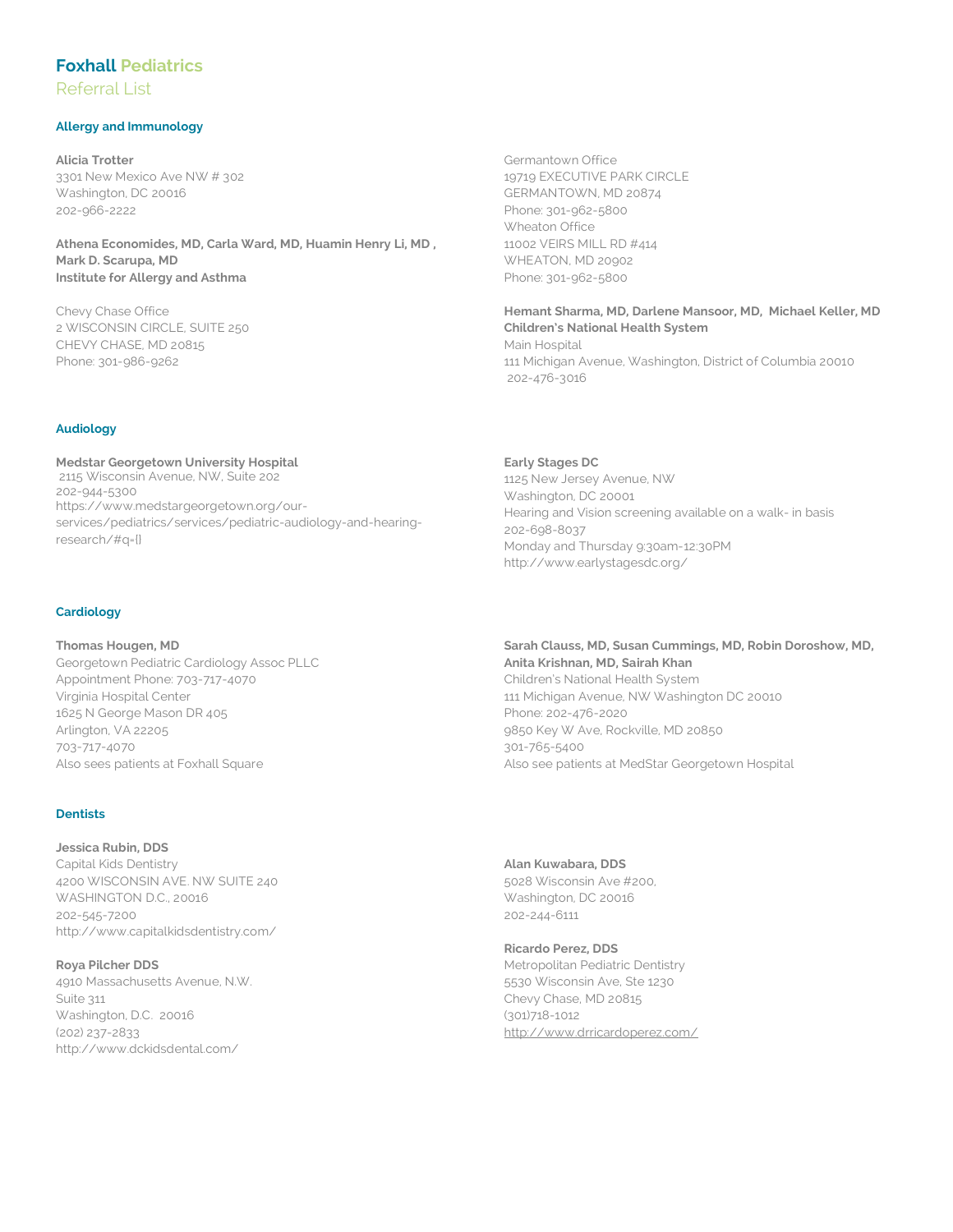#### **Dermatology**

**Cyndee DeKlotz, MD** (202) 295-0547 4200 Wisconsin Ave, NW Washington, DC 20016 (301) 951-2400 5530 Wisconsin Ave, Ste 730

### **Georgetown Dermatology**

Chevy Chase, MD 20815

Catharine Kaufman, MD, Agnieszka Kupiec, MD 3301 New Mexico Ave NW #210, Washington, DC 20016 202-363-9600

**Robert Silverman, MD**  8316 Arlington Blvd # 524, Fairfax, VA 22031 703-641-0083

#### **Ear, Nose and Throat (Otolaryngology)**

#### **Earl Harley, MD, Gregory Milmoe, MD**

Medstar Georgetown University Hospital 1st Floor Gorman Building 3800 Reservoir Rd, NW Washington, DC 20007 (202) 444-4373 (202) 444-8186

## **Alexandra Espinel, MD, Brian Reilly MD, Diego Preciado, MD,**

**Nancy Bauman, MD, Pamela Mudd, MD** Children's National Health System 111 Michigan Avenue, NW Washington, DC 20010 202-476-2159

#### **Endocrinology**

## **Douglas Owen Sobel, MD, Evgenia Gourgari, MD, Rosa Sherafat-Kazemzadeh, MD** MedStar Georgetown Pediatric Outpatient Center 4200 Wisconsin Avenue Northwest Suite 4 Washington, DC 20016 202-243-3560

#### **Gastroenterology**

**Dahye Dana Hong, MD** MedStar Georgetown Pediatric Outpatient Center 4200 Wisconsin Avenue, NW 4th Floor 202-243-3558

**Laurie Conklyn, MD, Benny Kerzner, MD, Ali Bader, MD, Catherine Chao, MD**

#### **Motility specialist- Anil Darbari, MD** Children's National Health System

111 Michigan Avenue, NW Washington, DC 20010 202-476-3032

**Maral Skelsey, MD** Dermatologic Surgery Center 5530 Wisconsin Ave, Chevy Chase, MD 20815 301-652-8081 http://mohs-md.com/

#### **Courtney Herbert, MD**

1715 N. George Mason Dr., Ste 406 Arlington, VA (703) 310-7400

## **Mark Dettelbach, MD, Natalie Earle, MD, Jack Williams, MD**

Feldman ENT Group Chevy Chase Office 5454 Wisconsin Avenue Suite 1535 Chevy Chase, MD 20815 Locations in Bethesda, Germantown and Washington DC (301) 652-8847

#### **Kathleen Link, MD**

Pediatric Specialists of Virginia (INOVA) 8505 Arlington Blvd (703) 970-2600 5023 Hamaker Ct # 600 (703) 876-2788

#### **Lynn Duffy, MD, Otto Louis-Jacques, MD**

Fairfax, Rockville 3023 Hamaker Court Fairfax, VA 22031 5020 Shady Grove Rd #315, Rockville, MD 20850 (703) 876-2788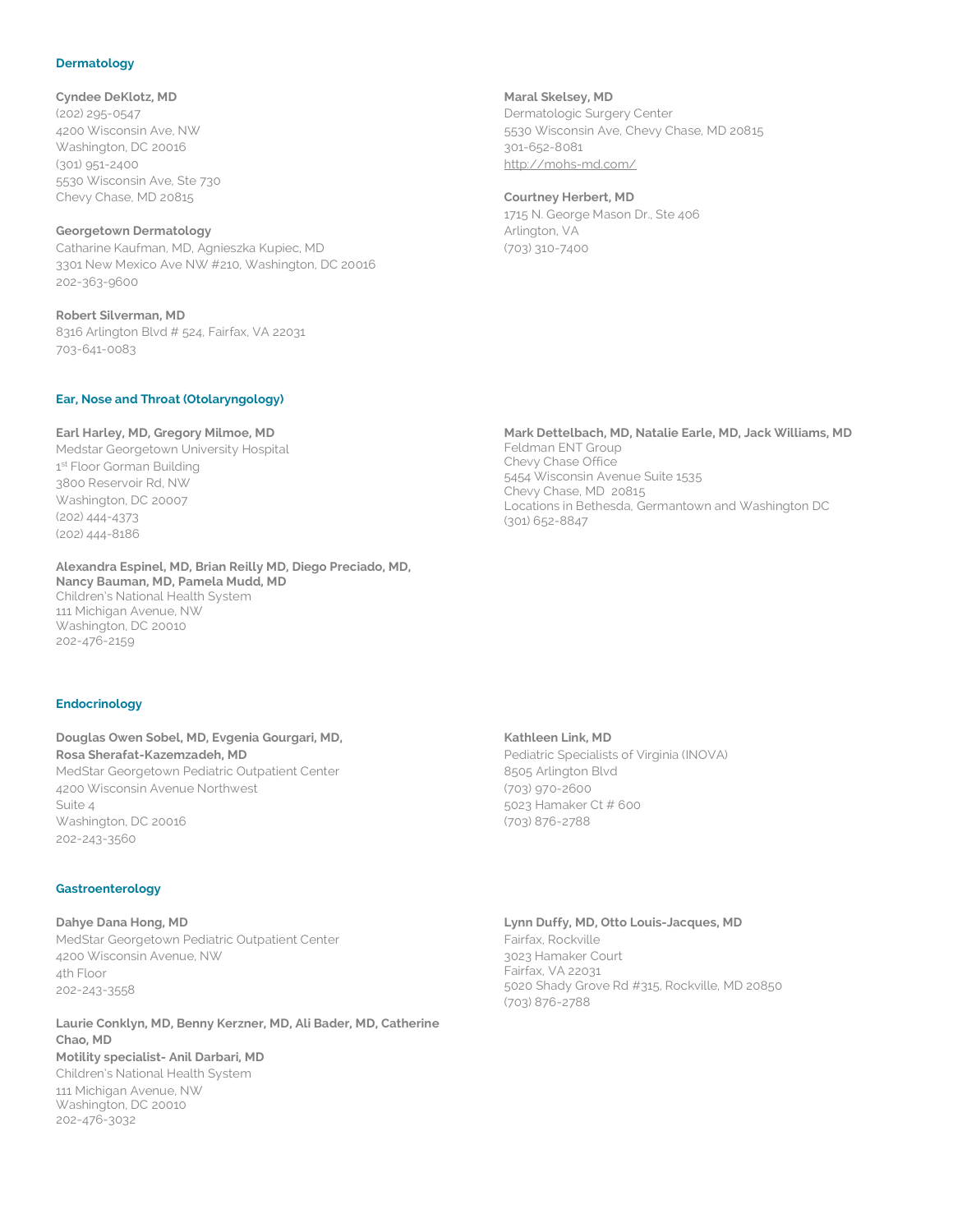## **Hematology/Oncology**

**Corrina Gonzalez, MD, Helkha Peredo-Pinto, MD** Lombardi Cancer Center at MedStar Georgetown Hospital 3970 Reservoir Rd NW, Washington, DC 20007 (202) 444-7599

### **Internal Medicine**

## **Lucy McBride, MD, Mary Restifo, MD, Linda Yao, MD, Assil Saleh, MD (also rheumatology), John Dooley, MD, Andrew Umhau, MD, Alexander Chester, MD**

Foxhall Internists 3301 New Mexico Ave, NW Suite 348 Washington, DC 20016 (202) 362-4467

#### **Anjula Agrawal, MD, Vera Sheen, MD**

Primary Care at Foxhall 5215 Loughboro Road, NW, Ste 530 Washington, DC 20016 (202) 895-0050

#### **Neurology**

**Children's National Health System** 202-476-2120 Multiple locations by program https://childrensnational.org/departments/neurology

## **Nassim Zecavati, MD Oyegbile, MD**

MedStar at Georgetown MedStar Georgetown Pediatric Outpatient Center 4200 Wisconsin Avenue, NW 4th Floor (202) 243-3499

### **Sylvia Edelstein, MD**

301-275-0514 7945 MacArthur Blvd Cabin John, MD 20818

#### **Nephrology**

**Robert Fildes, Davout Mohtat, Patricia Seo-Mayer** MedStar Georgetown University Hospital 4200 Wisconsin Avenue Northwest Suite 4 Washington, DC 20016 Phone: 202-243-3556 Also Fairfax, VA

#### **Children's National Health System**

Multiple providers at main hospital, Laural Outpatient Center, Montgomery County Outpatient Center and Northern Virginia 202-476-2800

#### **Dr. Miano, Nicholas Kohlerman, MD**

MedStar at Georgetown 3301 New Mexico Ave, NW Suite 205 Washington, DC 20016 (855) 201-9716

#### **Alice Fuisz, MD**

(202) 728-9630 1140 19th Street, NW, Suite 805 Washington, DC 20036 (202) 728-9630

#### **Shushila Rajasingham, MD**

North Bethesda/Rockville (301) 545-6171

### **Marianne Schuelein, MD**

Foxhall Square 3301 New Mexico Ave, NW Suite 208 Washington, DC 20016 202-506-7041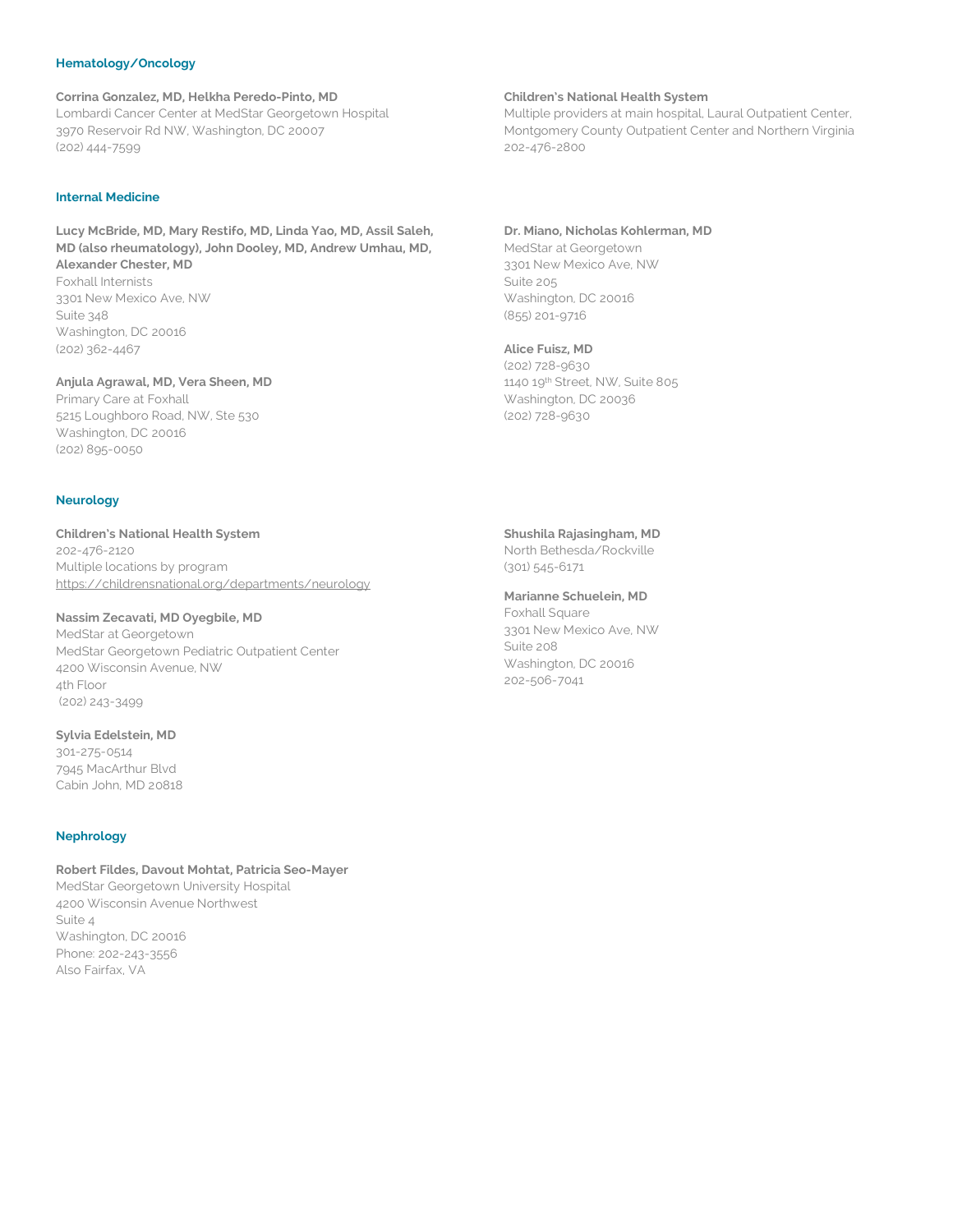#### **Orthopedic Surgery**

**Stanley Rothschild, MD** - Accepts Carefirst BCBS only

3301 New Mexico Ave NW Suite 248 Washington, DC 20016 Phone: 202-244-0706

### **James A. Gasho, MD**

Chevy Chase Orthopedics 5530 Wisconsin Ave Suite 650 Chevy Chase, MD 20815 (301) 652-6612

**John Delahay, MD** 3800 Reservoir Rd NW, Washington, DC 20007 Phone: 202-444-8766 https://www.medstarhealth.org/doctor/dr-john-n-delahaymd/#q={}

**Dr. Moss, Rudzki, Klimkiewicz** Washington Orthopedics and Sports Medicine (202) 787-5601 Friendship Heights, Sibley Medical Building

**Children's National Health Systems** Multiple providers at various locations. Call to see where the specific physician is seeing patients. **Division Chief- Matthew Oetgen, MD Congenital: Tosi, Young, Tabaie Upper Extremity: Hattwick, Wilson Hip: Martin, Young Sports Related Injuries: Friend, Niu, Jeffrey Hanway, MD Scoliosis: Hanway, Kelly, Martin** Phone: 202-476-2112 https://childrensnational.org/departments/orthopaedic-surgeryand-sports-medicine

#### **Ophthalmology**

**Vike Vicente MD, Ashley Wong OD** Eye Doctors of Washington 4600 North Park Ave. Plaza North Chevy Chase, MD 20815 Phone: 301-215-7100 http://www.pediatric-ophthalmology.com/opthalmologistwashington-dc/

**Wanda Pak, MD** 3301 New Mexico Avenue, NW Ste 226 Washington DC, 20016 (202) 244-9404

**David Plotzky, MD** 6410 Rockledge Drive, Suite 107 Bethesda, MD 20817 (301-530-6699

#### **Physical Therapy**

**MedStar at Georgetown University Hospital** (202) 444-3690 **Appointment:** 855-546-0594

3800 Reservoir Road, NW Washington, DC 20007 https://www.medstargeorgetown.org/ourservices/rehabilitation/pediatric-rehabilitationpmr/treatments/pediatric-physical-therapy/#q={}

#### **Physiotherapy Associates**

3301 New Mexico Ave NW #318, Washington, DC 20016 Phone: (202) 363-0454

**Pivot Physical Therapy**

Foxhall Square, 3301 New Mexico Ave NW Ste 250 Washington, DC 20016 (202) 563-0454

**David Seidman, MD Ammy Jeffery, MD Nancy Morrison, MD** Northern Virginia Ophthalmology Associates Falls Church, Fairfax, Alexandria (301) 530-6699

**Melissa Kern, MD** 1635 N George Mason Drive, Ste 100 Arlington, Va22205 (703) 524-5777

## **Alexa Stevens**

(202) 415-4420 1731 Bunker Hill Rd NE, Washington, DC 20017 alexastevenspt@outlook.com

#### **Brown Bear Therapy**

Erin Wentzell In home physical Therapy http://brownbeartherapy.com

### **Rebecca Talmud**

(202) 999-0908 Dinosaur PT info@dinopt.com http://www.dinopt.com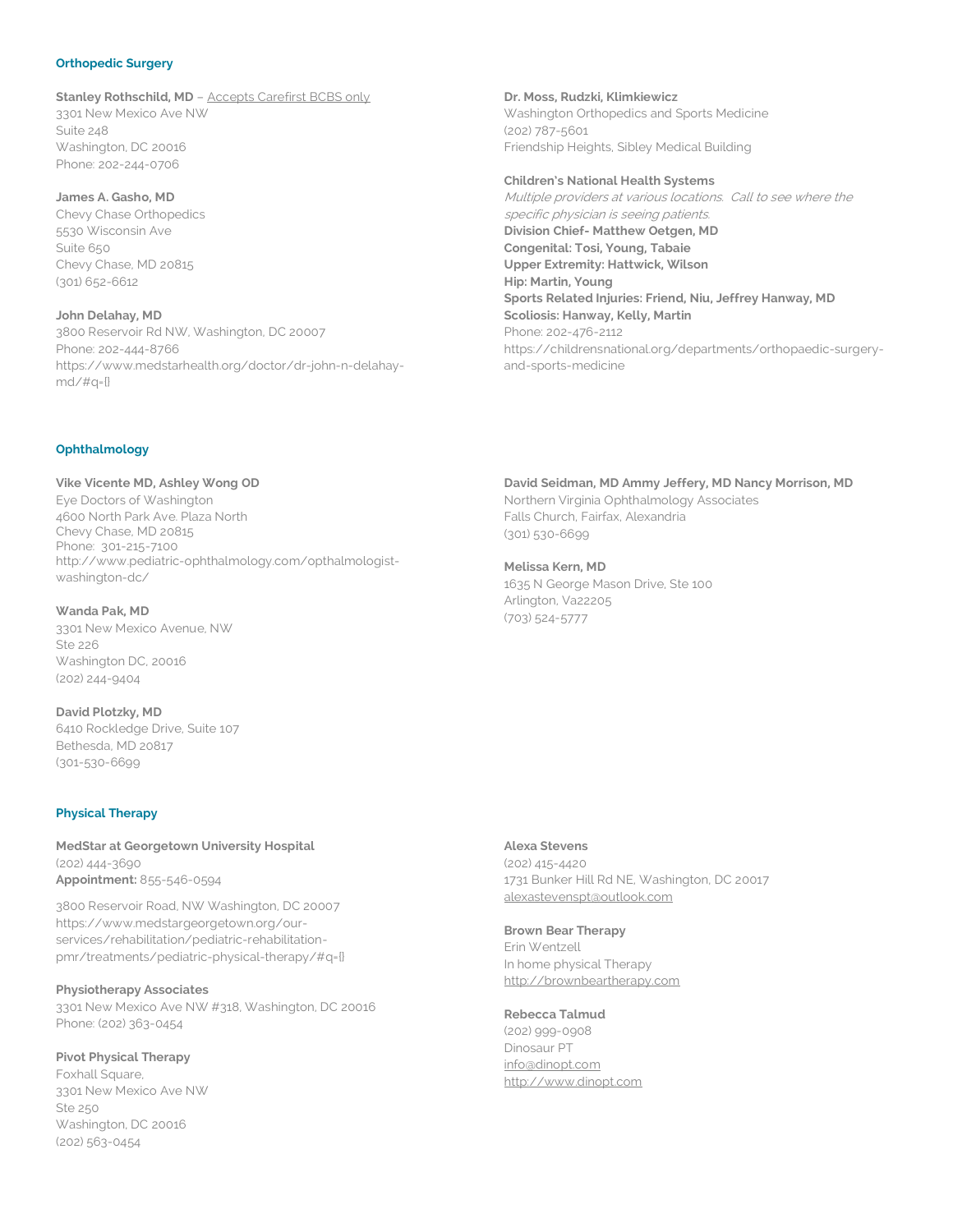### **Pulmonology**

**Dr. Maria V. Bautista, MD, Gurpreet Singh Phull, MD** 4200 Wisconsin Avenue Northwest Suite 4 Washington, DC 20016 202-243-3550

**Children's National Health System Dr. Khombourlis** Phone: 202-476-2128

## **Radiology**

**Medstar Georgetown at Foxhall Square** 3301 New Mexico Avenue, NW Suite 324 (202) 686-1316

**Radiology Center at MedStar Georgetown University Hospital** 3800 Reservoir Road, NW CCC Building 1st floor (202) 295-0542

#### **Rheumatology**

**S. Ray Mitchell** MedStar Georgetown Pediatric Outpatient Center 4200 Wisconsin Avenue Northwest Suite 4 Washington, DC 20016 Phone: 202-444-6200

### **Speech and Language Therapy**

**Building Blocks Speech Therapy (Speech and OT)** 5185 MacArthur Blvd Washington, DC, 20016 202-363-8255 Also in Falls Church, VA Buildingblockstherapy.com

#### **Sleep Medicine**

**Children's National Medical Center** 202-476-2128

**Drs. Osborne and Kapoor** The Pediatric Lung Center 2730 Prosperity Ave A Fairfax ,VA 22031

Affiliations with INOVA hospitals (703) 289-1410

**Children's National Medical Center – Montgomery County Regional Outpatient Center** 9850 Key W Ave, Rockville, MD 20850 (301) 765-5400

**Children's National Medical Center**

Multiple Locations Lawrence Jung, MD, Toca Ronis, MD, Hemalatha Srinivasalu, MD (202) 476-7060

#### **Kids Innovative Therapy Group**

301-913-9009 4833 Rugby Ave, Ste 101 Bethesda, MD 20814 (also feeding therapy) http://citgspeechtherapy.com

**MedStar at Georgetown** (202) 444-3610